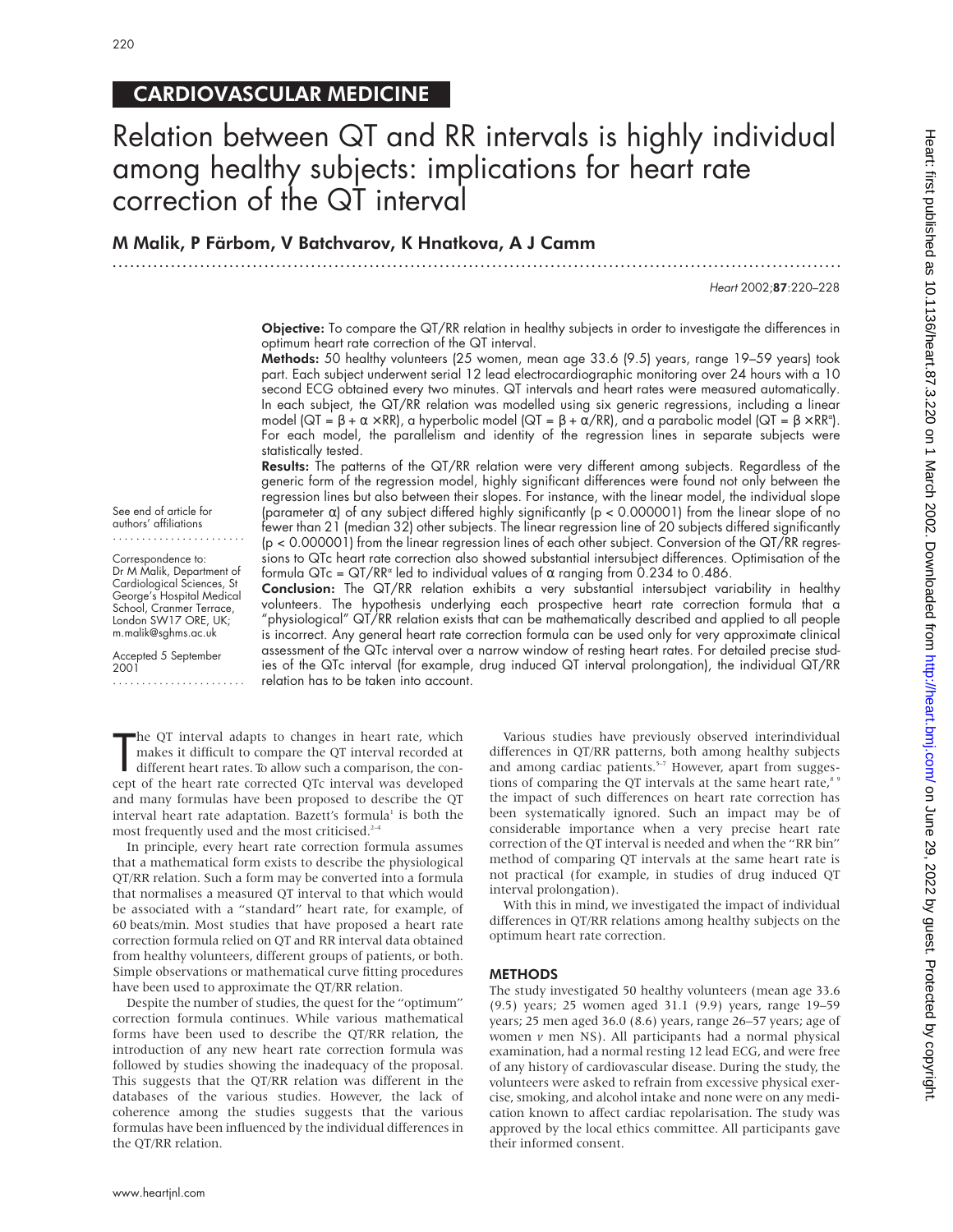#### Electrocardiographic data

All participants were studied using the 12 lead ECG Holter SEER MC recorder from GE Marquette. The recorders were programmed to obtain a 10 second ECG every two minutes and each volunteer was recorded in this regimen for a nominal 24 hours. Thus, thirty 10 second ECGs were obtained each hour (720 ECGs during the full 24 hours).

The ECGs were stored in a digital format with 500 Hz sampling at a 12 bit resolution of the 12 simultaneously recorded leads. A previously described technology was used to construct a median beat from each lead of each ECG<sup>10</sup> and these median beats were used to measure the QT interval in each lead of each ECG using the research version of the QT Guard package by GE Marquette.<sup>11</sup> The determination of whether a QT interval could be reliably measured in a given lead was based on the signal to noise ratio of the isoelectric line between the T and P wave.<sup>11</sup> The measurement software was programmed to determine the end of the T wave using the downslope tangent method calculating the regression tangent from three data samples above and three data samples below the inflex point of the descending limb of the T wave.12 Visual checks verified the automatic QT interval measurement in selected recordings but the number of ECGs recorded during the study did not allow systematic visual verification and manual adjustments.

Only ECGs with six or more measurable leads were included. The median duration of the QT interval among all measurable leads was used to characterise the representative QT interval.

The ambient heart rate of each ECG was also measured by the QT Guard package and reported in beats/min. This value was converted into mean RR intervals of each recording. Both QT and RR intervals were expressed in seconds.

#### QT/RR relation

To study the QT/RR relation, the data of QT and RR intervals of each subject were studied separately. Different mathematical forms may be used to describe the physiologically observed pattern of the QT/RR relation. Since it is not obvious whether some of these forms are more suited than others, selecting one of such forms arbitrarily may lead to a data processing bias. Therefore, the sequence of QT/RR data points was fitted with six different QT/RR regression models:

- Linear model (model A):  $QT = \beta + \alpha \times RR$
- Hyperbolic model (model B):  $QT = \beta + \alpha/RR$
- Parabolic model (model C):  $QT = \beta \times RR^{\alpha}$
- Logarithmic model (model D):  $\mathrm{QT} = \beta + \alpha \times \ln(\mathrm{RR})$
- Shifted logarithmic model (model E):  $QT = ln(\beta + \alpha \times RR)$
- Exponential model (model F):  $QT = \beta + \alpha \times e^{-RR}$

Note that all six regression models have two parameters that make their closeness of fit easily comparable.

For each model and each recording, the averaged regression residuum was also obtained (that is, the root mean square of the differences between actual and regression projected QT intervals).

Following a visual comparison of the regression parameters, the regression curves using the same model in different participants were compared. The slopes (parameter  $\alpha$ ) were compared using the regression related *t* statistics test, which investigated whether the regression curves between subjects were parallel. The fit between regression curves was investigated using the regression related *F* statistics test, which

investigated whether the regressions of different subjects were identical. These two tests were performed for each pair of different subjects—that is, 2450 (=  $2 \times 50 \times 49/2$ ) statistical comparisons of the regression lines were performed for each generic regression model. Thus, 14 700 statistical tests were made related to the parallelism and identity of regression lines. Since these tests were not mutually independent (investigating the relation between 50 separate data sets) and the standard corrections of p values for multiple tests were not appropriate, and since the regression tests are rather sensitive,  $p < 10^{-6}$  was considered significant in the regression comparisons.

To investigate which of the general regression models fitted the overall data best, the residua of the individual regressions were compared between models using the non-parametric paired Wilcoxon test. Precise p values were provided for these comparisons. For each subject, the regression model from A to F was identified that fitted the QT/RR data best—that is, that led to the lowest averaged residuum.

The subject specific parameters  $\alpha$  and  $\beta$  and the residua of individual regression models A to F were compared between women and men using non-parametric Mann-Whitney tests and their relation to age was investigated using Spearman rank correlation coefficients.

#### Heart rate correction

The formulas of the regression models were converted to generic heart rate correction formulas:

- (A) Linear model:  $QTC = QT + \alpha \times (1 - RR)$
- (B) Hyperbolic model:  $QTC = QT + \alpha \times (1 / RR - 1)$
- (C) Parabolic model:  $QTc = QT/RR^{\alpha}$
- (D) Logarithmic model:  $QTc = QT - \alpha \times ln(RR)$
- (E) Shifted logarithmic model:  $QTc = ln(e^{QT} + \alpha \times (1 - RR))$
- (F) Exponential model:  $QTC = QT + \alpha \times (e^{-RR} - 1/e)$

The goal of each heart rate correction formula is to provide QTc interval values that are independent of the corresponding RR interval values. Such independence may, for instance, be tested by computing correlation coefficients. For an "ideal" heart rate correction formula, the correlation between QTc and RR is zero.

Each correction formula from A to F was applied to the QT/RR data of each subject, varying the value of parameter α from 0 to 1 in steps of 0.001. For each correction formula, each value of parameter α, and each subject, the correlation coefficient between the QTc and RR intervals was computed (that is, for instance with the parabolic model C, a correlation coefficient was computed between RR intervals and  $QT/RR^{\alpha}$ values). For each subject and for each heart rate correction formula, the value of  $\alpha$  was identified by golden section interpolation for which the correlation coefficient between QTc and RR was zero.

Unless specified otherwise, data are presented as mean (SD). Apart from comparisons of parallelism and overlap of QT/RR regression curves, p < 0.05 was considered significant.

#### RESULTS

On average, 671 (58) ECGs were measurable in separate subjects (range 431–741). The difference between the fastest and slowest heart rate recorded during the nominal 24 hours in individual subjects was 65 (6) beats/min.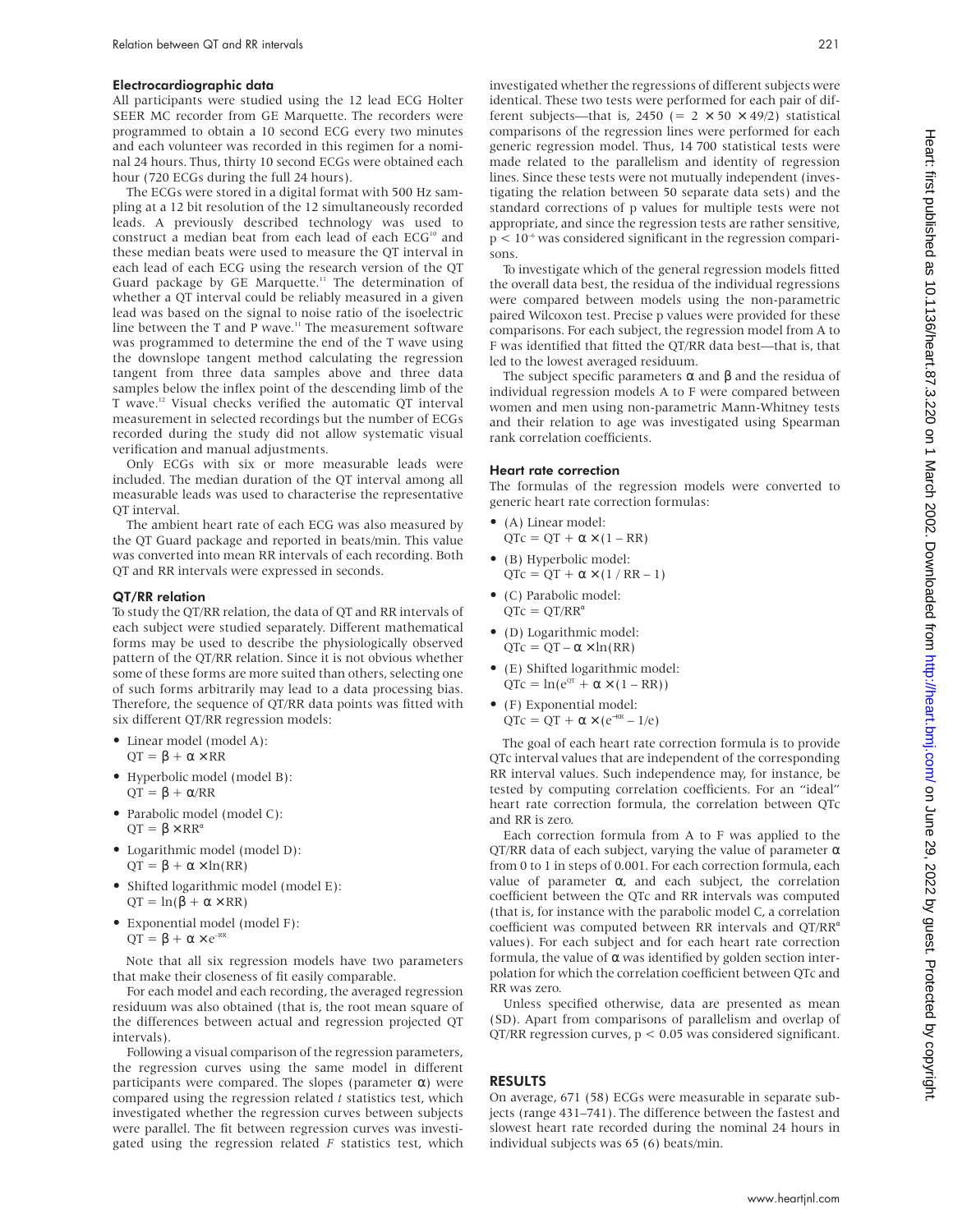

Figure 1 Examples of the QT/RR relation in six subjects in the study. Note the individual differences.

#### QT/RR relation

Figure 1 illustrates typical patterns of the QT/RR scatter diagrams obtained for separate subjects. Visually, it is obvious that adaptation of the QT interval to the changes in heart rate differed among the study participants. Figure 2 shows scatter diagrams of parameters  $\alpha$  and  $\beta$  obtained for the individual regression lines of regression models A to F. The spread of individual regression parameters is obvious.

Figure 3 summarises the results of the statistical comparisons of the slopes (parameter  $\alpha$ ) of the individual regression models (fig 3A) and of the overlap (parameters  $\alpha$  and  $\beta$ together) of the regression lines (fig 3B). For each subject, several other subjects are shown in whom either the slope of the model or the model itself differed significantly. For instance, it can be seen in the panel of linear model A that each subject of the study differed in the slope of the linear



**Figure 2** Scatter diagrams of coefficients α and β of the various QT/RR regression models applied to individual participants of the study.<br>Open circles represent women and closed circles represent men.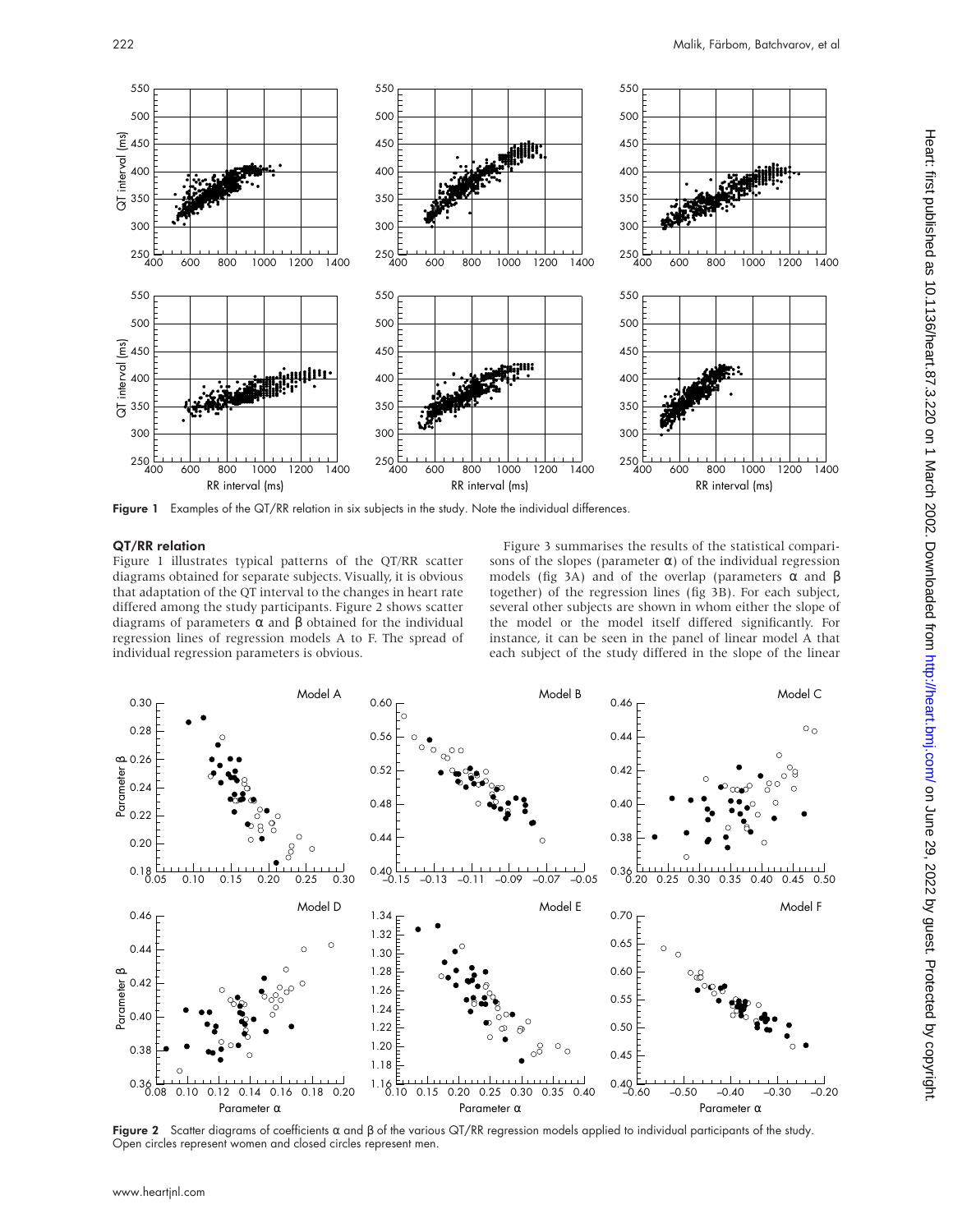

Figure 3 Statistical comparisons of the individual regression models. (A) For each QT/RR regression model and for each subject, the graphs show the number of other subjects for whom the regression parameter  $α$  (slope of the regression) was significantly different (with  $p < 0.000001$ ). In each panel, the subjects are sorted according to the results for the given model (that is, the order of subject is not necessarily the same in different panels). (B) The same comparison for the identity of the regression models (parameters α and β tested together).

QT/RR regression model from at least 21 other subjects of the study (the median number of differences was 32), and there was one subject in the whole population whose slope of the linear QT/RR regression differed significantly from the slopes of all other subjects. Figure 3B shows that the lines of the regression models of different subjects fit only very infrequently. For instance, the linear QT/RR regression (model A) of each subject differed significantly from linear models of no

fewer than 41 other subjects. Of the 50 subjects in the study, 20 had a unique linear QT/RR regression that was significantly different from the linear regressions of every other subject and the linear regression of 14 other subjects differed significantly from all other subjects but one.

Table 1 compares the QT/RR regression parameters between women and men. Significant differences were noted for both parameters of all regression models. On average, women had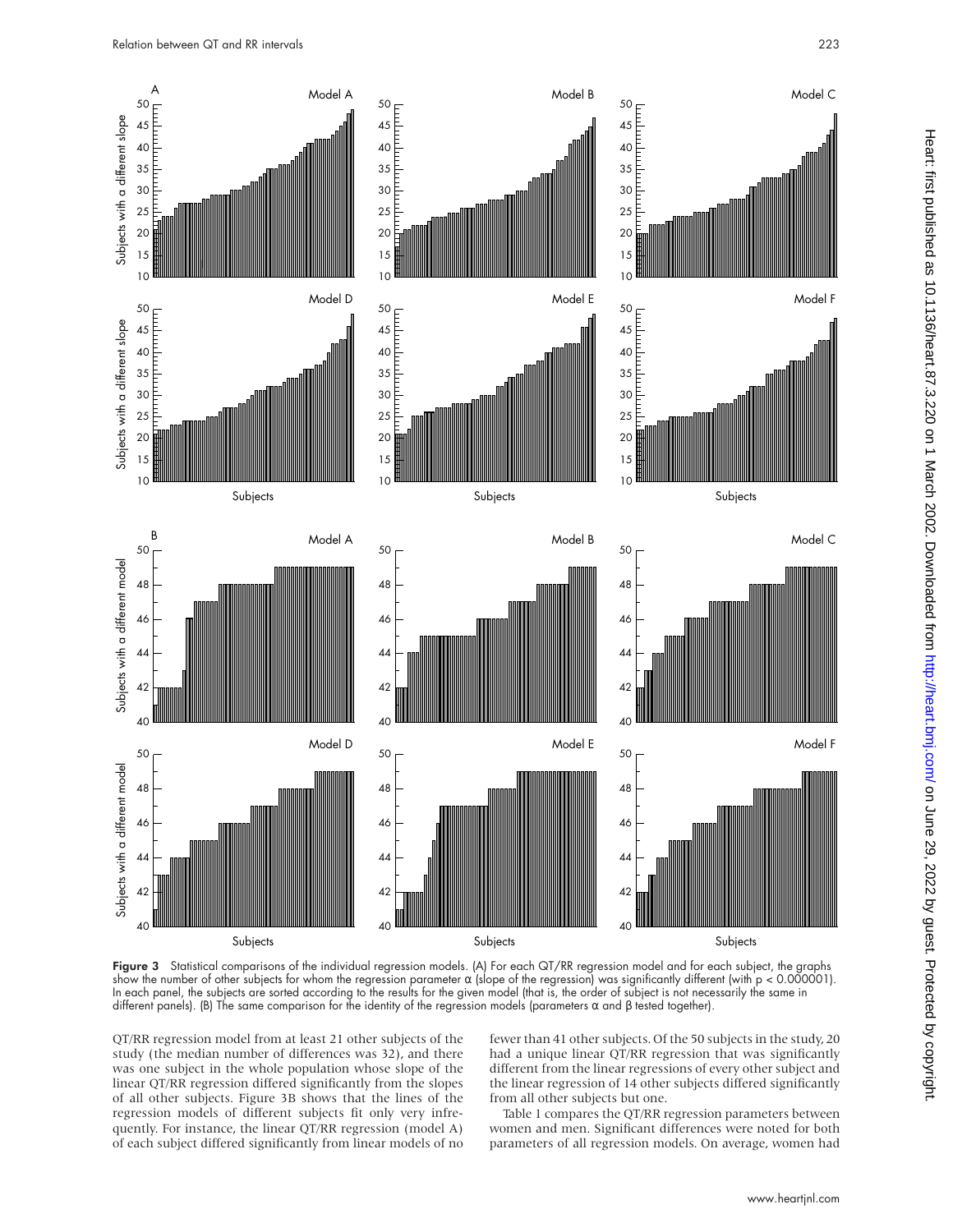|                         | Parameter $\alpha$ |                 |                        | Parameter B    |                |         |  |
|-------------------------|--------------------|-----------------|------------------------|----------------|----------------|---------|--|
| Regression model        | Women              | Men             | p Value                | Women          | Men            | p Value |  |
| (A) Linear              | $0.19$ (0.032)     | 0.15(0.026)     | $4.582 \times 10^{-5}$ | $0.22$ (0.02)  | $0.24$ (0.024) | 0.00043 |  |
| (B) Hyperbolic          | $-0.11(0.017)$     | $-0.1$ (0.016)  | 0.05                   | $0.51$ (0.033) | 0.49(0.024)    | 0.018   |  |
| (C) Parabolic           | 0.4(0.051)         | 0.34(0.051)     | 0.00022                | 0.41(0.018)    | 0.39(0.012)    | 0.0040  |  |
| (D) Logarithmic         | 0.15(0.021)        | 0.13(0.018)     | 0.00043                | 0.41(0.018)    | 0.39(0.012)    | 0.0045  |  |
| (E) Shifted logarithmic | $0.27$ (0.047)     | $0.22$ (0.037)  | $3.482 \times 10^{-5}$ | 1.23 (0.028)   | 1.26 (0.033)   | 0.00055 |  |
| (F) Exponential         | $-0.42$ (0.06)     | $-0.36$ (0.052) | 0.00040                | $0.56$ (0.038) | $0.53$ (0.027) | 0.00033 |  |

**Table 1** Comparison of parameters  $\alpha$  and  $\beta$  between women and men (Mann-Whitney test) for each of the QT/RR

steeper and more curved QT/RR regressions than men. However, note in table 1 and fig 2 that the differences between men and women constituted only a minor part of the intersubject differences. The regression parameters were not related to age.

Table 2 shows the averaged residua of the generic models as well as the results of their statistical comparison. Of the six models, linear model A, parabolic model C, and shifted logarithmic model E performed best in leading to the lowest averaged residua. Hyperbolic model B (the linear relation between QT interval and heart rate) was the worst model, fitting the individual QT/RR data least well. On average, shifted logarithmic model E fitted the individual data marginally better than linear model A and parabolic model C. The distribution of the types of optimum models differed between women and men ( $p = 0.0088$ ,  $\chi^2$  test).

The regression residua did not differ between men and women but, as shown in table 3, they decreased significantly with increasing age. This relation was due mainly to the observation in men. In women, the decrease of residua with increasing age was much weaker and did not reach significance.

#### Heart rate correction

Figure 4 compares subject specific heart rate corrections of the individual regression models. Very substantial differences in the individually optimum heart rate corrections are seen. Table 4 compares the optimum settings of the individual formulas in separate subjects. For instance, when the parabolic heart rate correction  $QTc = QT/RR^{\alpha}$  was individually optimised, the individual values of parameter α ranged from 0.233 to 0.485 (average 0.371 (0.058)). When the heart rate correction  $QTc = QT/$  $RR<sup>0.371</sup>$ , corresponding to the averaged value of individually optimised parameters α, was used, the individual correlation coefficients between the QTc and RR intervals ranged from –0.712 to 0.578 (that is, the formula based on the population mean parameter  $\alpha$  was substantially overcorrecting in some subjects while substantially undercorrecting in others).

| Table 2 Residua and statistical comparison of the residua of regression models |                         |                          |                       |                               |         |  |  |
|--------------------------------------------------------------------------------|-------------------------|--------------------------|-----------------------|-------------------------------|---------|--|--|
| Regression model                                                               |                         | Regression residuum (ms) |                       | Optimum cases (all/women/men) |         |  |  |
| (A) Linear                                                                     |                         | 11.08 (1.98)             |                       | 20/8/12                       |         |  |  |
| (B) Hyperbolic                                                                 |                         | 11.96 (2.15)             |                       | 0/0/0                         |         |  |  |
| (C) Parabolic                                                                  |                         | 11.14 (1.99)             |                       | 5/4/1                         |         |  |  |
| (D) Logarithmic                                                                |                         | 11.27(2.01)              |                       | 6/3/3                         |         |  |  |
|                                                                                | (E) Shifted logarithmic | 11.07 (1.98)             |                       | 12/5/7                        |         |  |  |
| (F) Exponential                                                                |                         | 11.18 (2.00)             |                       | 7/5/2                         |         |  |  |
| Model                                                                          | A                       | B                        |                       | D                             | E       |  |  |
| B                                                                              | $8.58 \times 10^{-9}$   |                          |                       |                               |         |  |  |
|                                                                                | 0.0848                  | $1.48 \times 10^{-9}$    |                       |                               |         |  |  |
| D                                                                              | 0.000312                | $7.65 \times 10^{-10}$   | $1.82 \times 10^{-7}$ |                               |         |  |  |
| E                                                                              | 0.382                   | $5.11 \times 10^{-9}$    | 0.0104                | $3.12 \times 10^{-5}$         |         |  |  |
|                                                                                | 0.0160                  | $8.632 \times 10^{-10}$  | 0.000157              | $1.51 \times 10^{-8}$         | 0.00232 |  |  |

The top part of the table shows the mean regression residua obtained with the QT/RR regression models, each individually optimised for each subject. For each regression model, the top part also shows the number of subjects for whom the particular model was the optimum among all regression models considered (that is, leading the lowest residuum in the given subject). The bottom part of the table shows p values of the paired comparisons (Wilcoxon test) of the regression residua summarised in the top part of the table.

Table 3 Spearman rank correlation coefficients between age and the residua of individual QT/RR regressions for each of the QT/RR regression models

|                         | All $(n=50)$ |         | Men $(n=25)$ |         | Women $(n=25)$ |         |
|-------------------------|--------------|---------|--------------|---------|----------------|---------|
| Regression model        | R            | p Value | R            | p Value | R              | p Value |
| (A) Linear              | $-0.396$     | 0.0044  | $-0.492$     | 0.012   | $-0.248$       | 0.23    |
| (B) Hyperbolic          | $-0.342$     | 0.015   | $-0.366$     | 0.072   | $-0.273$       | 0.18    |
| (C) Parabolic           | $-0.404$     | 0.0036  | $-0.515$     | 0.0084  | $-0.267$       | 0.19    |
| (D) Logarithmic         | $-0.391$     | 0.0049  | $-0.442$     | 0.027   | $-0.293$       | 0.15    |
| (E) Shifted logarithmic | $-0.403$     | 0.0037  | $-0.499$     | 0.011   | $-0.25$        | 0.23    |
| (F) Exponential         | $-0.399$     | 0.0041  | $-0.485$     | 0.014   | $-0.293$       | 0.16    |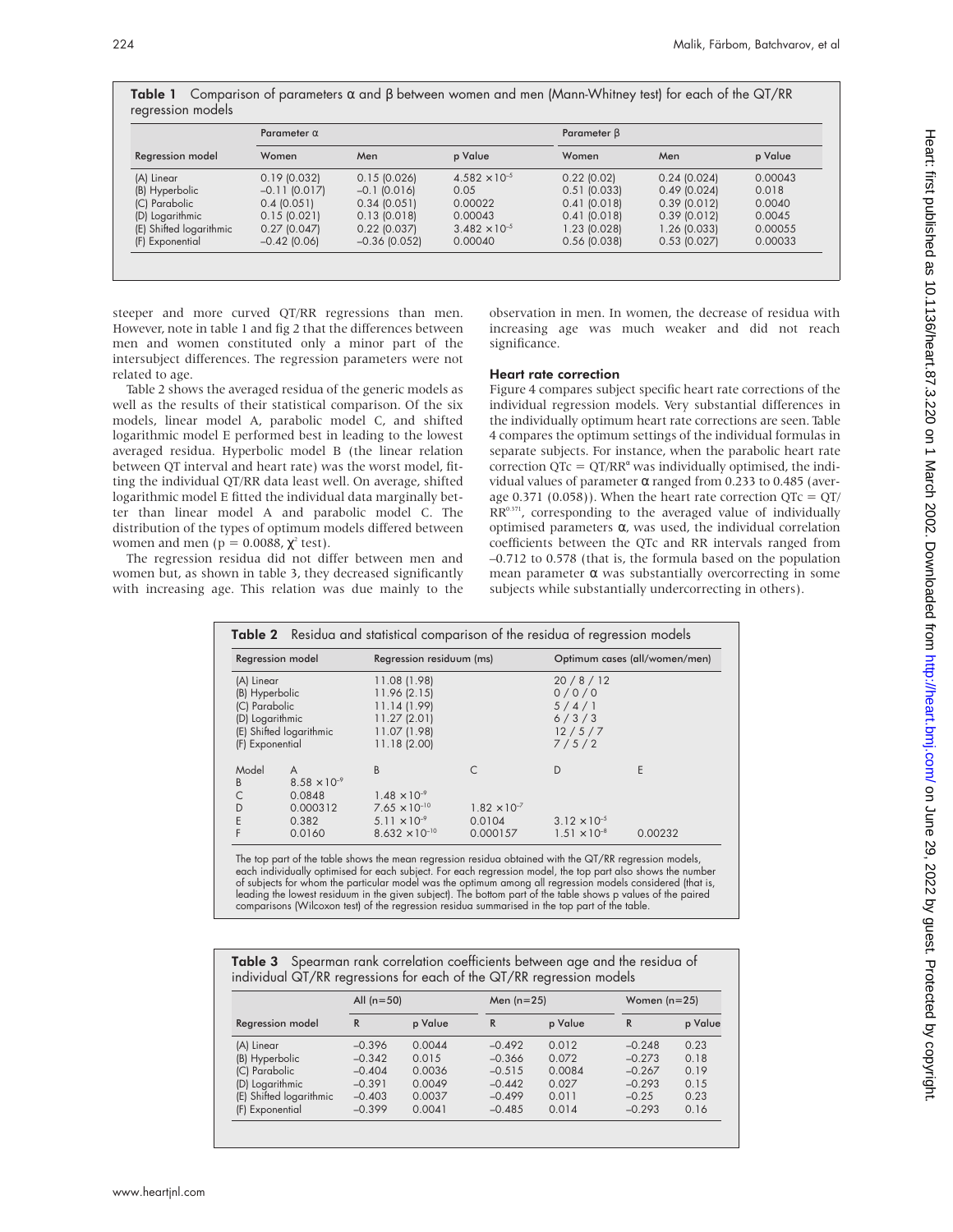

Figure 4 For each QT/RR regression model, the corresponding heart rate correction formula was tested for each subject. Parameter  $\alpha$  of the correction formula was varied between 0 and 1 and for each setting of α the correlation coefficient between the QTc and RR intervals was

#### **DISCUSSION**

Because of the substantial intersubject variability of the QT/RR interval relation, no mathematical formula can be found to describe the QT/RR relation correctly in every person. A mathematical description of the QT/RR relation that is valid in one healthy subject is not necessarily valid in another. Consequently, a heart rate correction formula that performs well in one subject may substantially overcorrect or undercorrect the QT interval in another subject. Hence, there is no optimum heart rate correction formula that would permit accurate comparisons of QTc intervals. For instance, when correcting a QT interval of 360 ms recorded at 75 beats/min (RR interval of 800 ms), the range of exponent  $\alpha$  of 0.233–0.485 noted in this study leads to a range in  $QTc = QT/RR^{\alpha}$  of 379–401 ms. At 85 and 95 beats/min, this difference increases to 390–426 ms and 401–450 ms, respectively (fig 5).

In addition, our study suggests that even the shape of the QT/RR relation is different in different people. While the liner model was the optimum in 40% of subjects in this study (32% of women and 48% of men), the pattern of other subjects was non-linear (see table 1 and some of the images in fig 1). Surprisingly, in none of the subjects did we observe a linear relation between QT interval and heart rate, which has also been frequently proposed to model the QT/RR relation.

From a physiological point of view, it is not obvious why the QT/RR relation should exhibit this substantial degree of intersubject variability. Our study was not designed to characterise the electrophysiological details of repolarisation processes among the participants. We can therefore only speculate that the QT/RR adaptation is likely to be dependent on the complex interplay of the individual ionic channels that maintain the action potential of ventricular myocytes.<sup>13-15</sup> The subclinical

|                            |                     |                  | Individual correlation coefficients QTc (correction with mean $\alpha$ ) v RR |                               |                |                |                                                                                 |   |             |
|----------------------------|---------------------|------------------|-------------------------------------------------------------------------------|-------------------------------|----------------|----------------|---------------------------------------------------------------------------------|---|-------------|
| Optimum parameter $\alpha$ |                     |                  |                                                                               | p Value (numbers of subjects) |                |                |                                                                                 |   |             |
| Model                      | Mean (SD)           | Range            | Range                                                                         | $10^{-2} - 10^{-3}$           |                |                | $10^{-3} - 10^{-4}$ $10^{-4} - 10^{-5}$ $10^{-5} - 10^{-6}$ $10^{-6} - 10^{-7}$ |   | $< 10^{-7}$ |
| (A) Linear                 | $0.1713$ $(0.1764)$ | 0.0928 to 0.2577 | $-0.8469$ to 0.6485                                                           | $\cdot$ 3                     | $\overline{2}$ |                | $\overline{2}$                                                                  | 4 | 38          |
| (B) Hyperbolic             | $0.1090$ $(0.1266)$ | 0.0721 to 0.1507 | $-0.5216$ to 0.6239                                                           |                               | 8              | 6              | $\Omega$                                                                        | 6 | 28          |
| (C) Parabolic              | $0.3715$ $(0.3830)$ | 0.2336 to 0.4856 | $-0.7130$ to 0.5765                                                           | $\overline{2}$                |                | $\overline{2}$ |                                                                                 | 8 | 33          |
| (D) Logarithmic            | $0.1378$ $(0.1663)$ | 0.0884 to 0.1929 | $-0.6936$ to $0.6518$                                                         | 6                             | $\Omega$       | $\Omega$       | 3                                                                               | 3 | 36          |
| (E) Shifted logarithmic    | $0.2485$ $(0.2623)$ | 0.1356 to 0.3741 | $-0.8442$ to 0.6755                                                           | $\mathcal{R}$                 |                |                | 3                                                                               | 4 | 38          |
| (F) Exponential            | 0.3878 (0.4035)     | 0.2439 to 0.5427 | $-0.7157$ to 0.6529                                                           | $\cdot$ 3                     |                |                |                                                                                 | 6 | 37          |

For each generic heart rate correction formula, the table summarises the values of correction parameters α optimised in individual subjects (that is,<br>parameters that lead to the correlation between QTc and RR intervals be for individual subjects, the individually optimum parameters α ranged from 0.2336 to 0.4856 and their mean was 0.3715. When the heart rate<br>correction QTc = QT/RRº3715, corresponding to the mean optimum parameter α, was ap between QTc and RR intervals ranged trom –0.7130 to 0.5765. These correlation coefficients were different trom 0 in two subjects with a p value<br>between 10<sup>-2</sup> and 10<sup>-3</sup> and in four subjects with a p value between 10<sup>-3</sup> a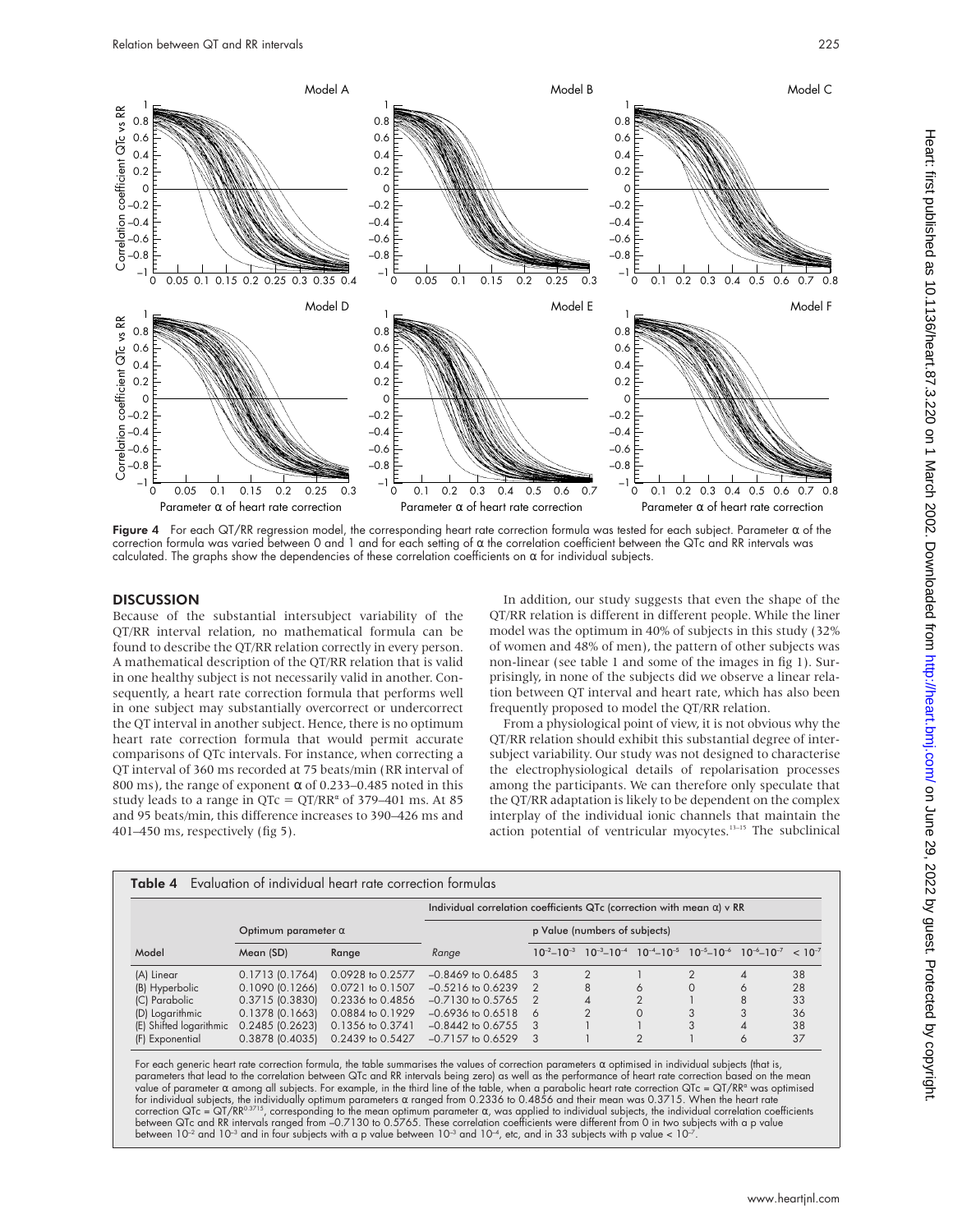

Figure 5 Illustration of the differences between individually optimised heart rate correction formulas found in the study: In the mathematical "family" of correction formulas QTc = QT/RRª, the study found the coefficient α ranging from 0.233–0.485. The figure shows the differences between the correction formulas QTc = QT/RR<sup>0.233</sup> (grey lines) and QTc = QT/RR<sup>0.485</sup> (black lines). For both formulas, the left panel shows the QTc values corresponding to a QT interval of 360 ms measured at different heart rates. The right panel shows "normality limits"—that is, QT interval durations that, when measured at different heart rates, correspond to QTc = 450 ms.

variability of the genes responsible for some of these channels has been described.<sup>16-17</sup> Thus, a similar variability may also exist for the other channels and all of these subtle subclinical variabilities are integrated in to the QT/RR relation. In this way, the ionic complexity of the repolarisation process may lead to substantial differences between otherwise healthy normal hearts.

#### Relation to previous studies: heart rate correction

In addition to reports already cited, $5-7$  Molnar and colleagues<sup>18</sup> reported linear regressions between the QT and RR interval to be (visually) different in a group of 21 healthy subjects. Our observations are in good agreement with the known differences in QT interval behaviour among subjects. Our findings also agree with the discordant results reported by many previous studies investigating the general QT/RR relation and heart rate correction.

The optimisation of the formula  $QTc = QT/RR^{\alpha}$  is a good example of discordant results. The original study by Bazett<sup>1</sup> involved ECGs of 12 normal children aged 1 day to 11 years, 50 ECGs of 37 normal boys to men aged 38 years, 32 ECGs of 20 normal women aged 20–53 years, and 16 ECGs in three normal men subjected to exercise. The suggestion that  $α = 0.5$ was based purely on observation and a more detailed analysis of the data<sup>19</sup> shows that  $\alpha = 0.4$  was nearer to the optimum in the data of Bazett's original study. Fridericia's study<sup>20</sup> evaluated 50 ECGs of 28 men and boys and 22 women and girls and concluded that the optimum parameter  $\alpha = 0.3558$ for this data set may be approximated by  $\alpha = \frac{1}{3}$ . In a study of 200 "quite healthy" Japanese subjects (135 men) aged 18–64 years, Mayeda<sup>21</sup> found that  $\alpha = 0.604$  and in 12 543 ECGs of Japanese children and adolescents, Yoshinaga and colleagues<sup>22</sup> found  $\alpha$  = 0.31 ranging from 0.305 in 6 year old girls to  $0.319$  in 12 year old boys. Simonson and associates<sup>23</sup> investigated ECGs of 649 men and 311 women and concluded that  $\alpha$  = 0.32 in addition to an age correction factor (increase of QT by about 3 ms every 10 years). In a study of nine healthy adult men involving heart rate changes by atrial pacing, atropine, isoproterenol, exercise, and recovery, Kawataki and colleagues<sup>24</sup> concluded that  $\alpha = 0.25$ . Boudolas and associates<sup>25</sup> found that  $\alpha = 0.398$  in men and 0.384 in women. Hodges<sup>26</sup> reported that  $\alpha = 0.38$ .

Similar discrepancies exist with other types of heart rate correction. For the formula  $QTC = QT + \alpha \times (1 - RR)$ , Schlamowitz<sup>27</sup> reported that  $\alpha = 0.205$  (in 650 healthy soldiers aged 18–44 years), Simonson and colleagues<sup>23</sup> found  $\alpha$  = 0.14, and Larsen and Skulason<sup>28</sup> reported  $\alpha$  = 0.125. In cases of QT prolongation caused by hypocalcaemia, Ljung<sup>29</sup> found  $\alpha = 0.2$ , and in the data of the Framingham study (2239 men and 2779 women) Sagie and colleagues<sup>30</sup> found  $\alpha$  = 0.154 applicable to both sexes. Despite the size of the Framingham study population, the report by Sagie and

colleagues was almost immediately criticised by Karjalainen and associates,<sup>31</sup> who proposed a nomogram based correction based on data from 324 young (18–28 years) and 396 middle aged (40–55 years) men.

Many other formulas for QTc computation have been proposed, for example, with a formula mathematically equivalent to our hyperbolic model,  $QTc = QT + \alpha \times (HR - 60)$ , where HR is heart rate in beats/min and QTc is measured in milliseconds, values of parameter  $\alpha$  ranging from 1.23 to 1.87 were reported.<sup>32</sup> <sup>33</sup> Other suggestions have involved much more complicated mathematical forms $34-36$  but none of the suggestions appears to have solved the problem of a universally applicable accurate QTc computation.

The intrasubject variability of the QT/RR relation that was observed in our investigation fully explains the discordant results of previous studies. QT/RR data collection taken from different subjects not only depends on the specific population but also fails to represent the individual QT/RR relation.

#### Relation to previous studies: sex differences

While the uncorrected QT intervals were reported to be rather similar in men and women,  $37-39$  female subjects of all ages have a slightly faster mean heart rate.<sup>37-39</sup> Hence, when the same heart rate correction formula is applied, a prolonged QTc interval is found in women.<sup>37 38</sup> Previous studies of  $24$  hour recordings suggested that the QTc interval tends to be more prolonged in women at slower heart rates.<sup>40</sup> This is in good agreement with our observation that women have a steeper QT/RR pattern. The QTc interval has also been observed to be more prolonged in women than in men in response to pharmacological provocation.<sup>41</sup>

Our observation of decreasing QT/RR residua with increasing age is probably partly related to the known age related decrease in short heart rate variability.<sup>42</sup> However, since we have observed this phenomenon to be expressed more in men, direct hormonal changes of cardiac repolarisation are also likely to be involved, as already documented in animal experiments.<sup>43</sup>

#### Limitations of the study

The design and execution of our study have several limitations. Most important, we used an automatic measurement of the QT interval and the precision of the measurement was checked in only a small subsample of all the ECGs. While the technical performance of the QT Guard system combined with taking the median measurement among measurable leads is certainly superior to the automatic readings of the QT interval reported by standard commercial electrocardiographs, there remains a small possibility of inaccuracies in our data. The QT Guard system also does not measure the averaged RR interval and our conversion of rounded heart rate values to the RR intervals resulted in a discrete scale of RR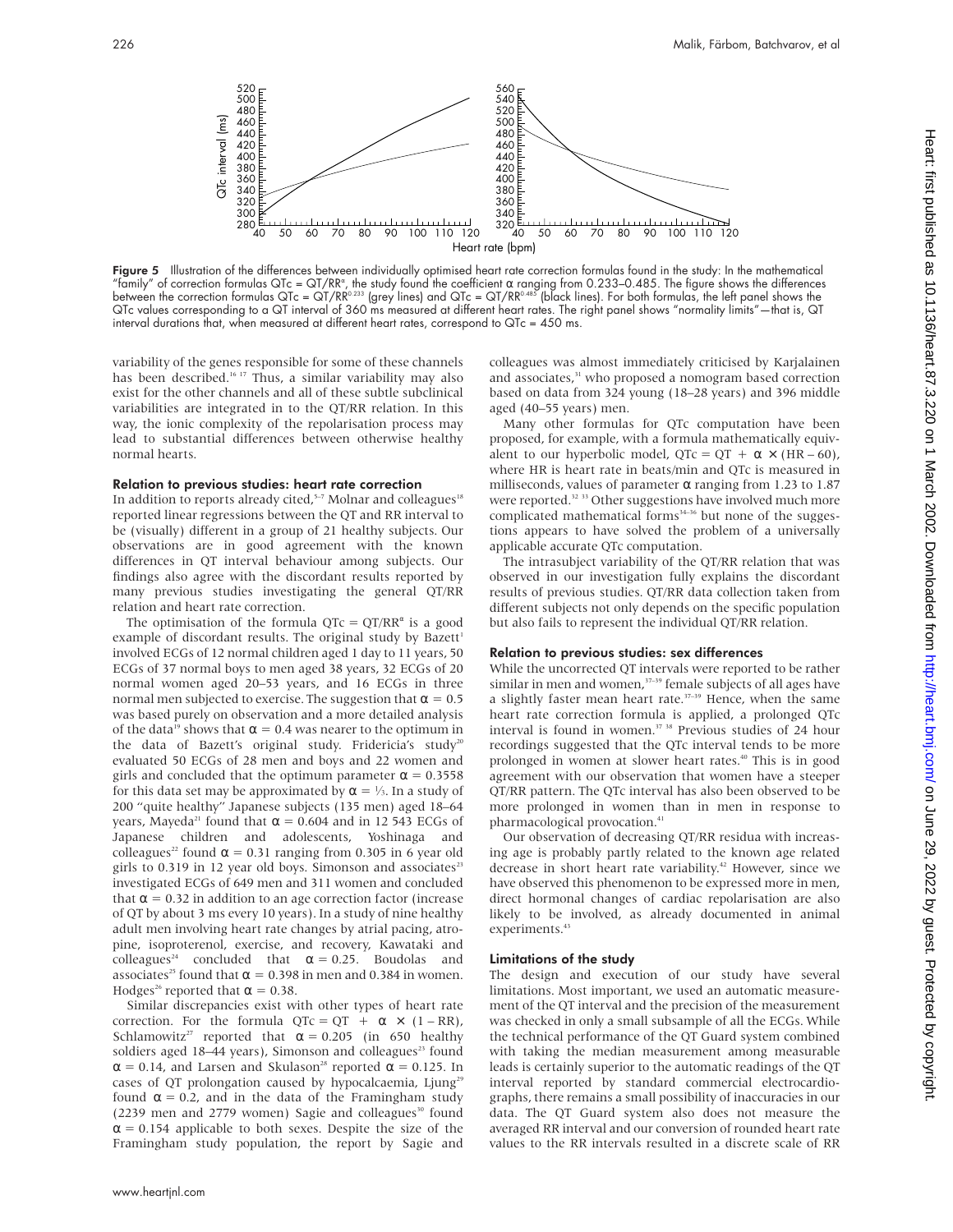interval values. While these technical limitations of the analysis have to be considered, the differences between the QT/RR relations of different subjects were so substantial that they could not have been caused by technical errors.

There are several possible "expressions" of the QT interval measured in all 12 leads of a standard ECG. Because of superior measurement stability, we used only the median duration of all measurable leads in this study and did not try to investigate other possibilities, such as the maximum duration, the so-called quasiorthogonal QT interval (measured from the earliest Q onset to the latest T offset in leads I, aVF, and V2), etc. However, experience shows that the difference between median and maximum QT interval (caused by projections of the T wave loop as well as measurement imprecision) is < 10 ms in most normal ECGs. The results were therefore hardly influenced by this choice of QT expression.

The circadian pattern of QTc intervals has only been reported using general heart rate correction formulas (mainly Bazett correction)<sup>44</sup> and observations of the circadian QTc pattern were probably related mostly to the known circadian changes in heart rate, which translate to circadian changes of QTc (Bazett) because of overcorrection or undercorrection. However, the possibility of a true circadian rhythm of the QT/RR relation cannot be excluded and the existence of such a pattern was not considered in our analysis. Thus, the individual QT/RR regression could be made up of a series of more precise patterns—for example, those of day and night. However, this detail could not have caused the substantial intersubject differences.

The QT/RR relation also exhibits substantial hysteresis. Previously, it was described that 90% of QT interval adaptation to an abrupt change in heart rate takes approximately two minutes.45 Since our ECG data were restricted to 10 second serial recordings, we have not been able to account for such hysteresis and in some of the ECGs of this study, the measured QT and RR interval values may not represent the true QT/RR relation in the given subject.

Finally, we have investigated the QT/RR relation under general conditions of a "normal" day of the participants, rather than under tightly specified conditions or provocations leading to heart rate change. Since heart rate is not the only determinant of the QT interval, it is reasonable to expect that other conditions that achieve heart rate change by different autonomic mechanisms would have different, heart rate independent influences on QT interval duration. Thus, extrapolations of individual QT/RR relation should not go beyond the conditions under which the QT/RR pattern has been assessed.

#### Implications of the study

From a practical point of view, our observations mean that in clinical practice when assessing the QT interval of a particular patient, general heart rate correction formulas (for example, Fridericia's) can only be used for an approximate clinical assessment over a narrow band of resting heart rates (for example, between 50 and 70 beats/min). If the resting heart rate is outside these limits, application of a general correction formula may lead to potentially misleading results.

The use of any general heart rate correction formula for a detailed analysis of QTc interval, such as for multivariate risk prediction, assessment of drug induced QT interval changes, etc, is inappropriate and likely to lead to non-reproducible results. When a precise determination of QTc interval is needed, the heart rate correction should be optimised for the given person. Such an optimisation does not require as many data points as were used in this study. Several tens of ECGs over a range of heart rates seem to be sufficient.<sup>46</sup> In an independent set of data, we have recently observed that the QT/RR relation not only differs from person to person but also is stable within each person over time.<sup>47</sup> Thus, individually optimised heart rate correction should be more sensitive than any

"universal" correction formula to detect minor changes in QTc interval, particularly if the QT/RR pattern has been assessed under conditions similar to those surrounding the analysed data (for instance, off and on drug ECG recordings should be recorded under fairly similar conditions to avoid bias caused by heart rate independent factors influencing myocardial repolarisation).

This need for individualised correction should always be considered when comparison of the QT interval at the same heart rate is not possible or is impractical to organise (for example, supine ECGs off and on treatment with a drug that changes heart rate).

Further studies aimed at finding the "correct" description of the normal QT/RR relation common to all healthy subjects and the "correct" heart rate correction formula are likely to be counterproductive. Substantial intrasubject variability precludes the success of the quest for a universal heart rate correction.

Finally, the correction parameter  $\alpha = 0.5$  of Bazett formula is outside the extremes of the individual QT/RR patterns observed in this study. We can therefore confirm all the previous criticism of Bazett's formula. Although we have not directly disproved Bazett's correction applied strictly to basal resting conditions in a healthy population, the fact that the formula is outside the extremes found in this study as well as of similarly analysed independent populations<sup>46</sup> cannot be dismissed lightly. It therefore seems safe to deduce that blind application of Bazett's correction should be discouraged regardless of the circumstances.

#### .....................

#### Authors' affiliations

M Malik, P Färbom, V Batchvarov, K Hnatkova, A J Camm, Department of Cardiological Sciences, St George's Hospital Medical School, Cranmer Terrace, London SW17 ORE, UK

#### **REFERENCES**

- 1 Bazett JC. An analysis of time relations of electrocardiograms. Heart 1920;7:353–67.
- 2 Moss AJ. Measurement of the QT interval and the risk associated with QTc interval prolongation: a review. Am J Cardiol 1993;72:23B–5B.
- 3 Ahnve S. Correction of the QT interval for heart rate: review of different fromulas and the use of Bazett's formula in myocardial infarction. Am Heart J 1985;109:568–74.
- 4 Funck-Bretano C, Jaillon P. Rate-corrected QT interval: techniques and limitations. Am J Cardiol 1993;72:17B–22B.
- 5 Extramiana F, Neyroud N, Huikuri HV, et al. QT interval and arrhythmic risk assessment after myocardial infarction. Am J Cardiol 1999;83:266–9.
- 6 Extramiana F, Maison-Blanche P, Badilini F, et al. Circadian modulation of QT rate dependence in healthy volunteers: gender and age<br>differences. *J Electrocardiol* 1999;**32**:33–43.
- 7 Lande G, Funk-Bretano C, Chadanfar M, et al. Steady-state versus non-steady-state QT-RR relationship in 24-hour Holter recordings. Pacing Clin Electrophysiol 2000;23:293-302.
- 8 Browne KF, Prystowsky E, Heger JJ, et al. Prolongation of the Q-T interval in man during sleep. Am J Cardiol 1983;52:55–9.
- 9 Funck-Brentano C, Kibleur Y, Le Coz F, et al. Rate dependence of sotalol-induced prolongation of ventricular repolarization during exercise in humans. Circulation 1991;83:536-45.
- 10 Xue Q, Reddy S. New algorithms for QT dispersion analysis. Comput Cardiol 1996;23:293-6.
- 11 Gang Y, Guo X, Crook R, et al. Computerised measurement of QT dispersion in healthy subjects. Heart 1998;80:459–66.
- 12 Batchvarov V, Yi G, Guo X, et al. QT interval and QT dispersion measured with the threshold method depend on threshold level. Pacing Clin Electrophysiol 1998;21:2372–5.
- 13 Noble D, Tsien RW. Outward membrane currents activated in the plateau range of potentials in cardiac Purkinje fibers. J Physiol (Lond) .1969;**200**:205–31
- 14 Gintant GA. Two components of delayed rectifier current in canine
- atrium and ventricle. Circ Res 1996;78:26–37. 15 Liu D-W, Antzelevitch C. Characteristics of the delayed rectifier current (Ikr and Iks) in a canine epicardial, midmyocardial and endocardial myocytes. Circ Res 1995;17:351–65.
- 16 Roden DM. Taking the "idio" out of "idiosyncratic": predicting torsade de pointes. Pacing Clin Electrophysiol 1998;21:1029–34.
- 17 Priori SG, Napilitano C, Schwartz PJ. Low penetrance in the long-QT syndrome. Circulation 1999;99:529–33.